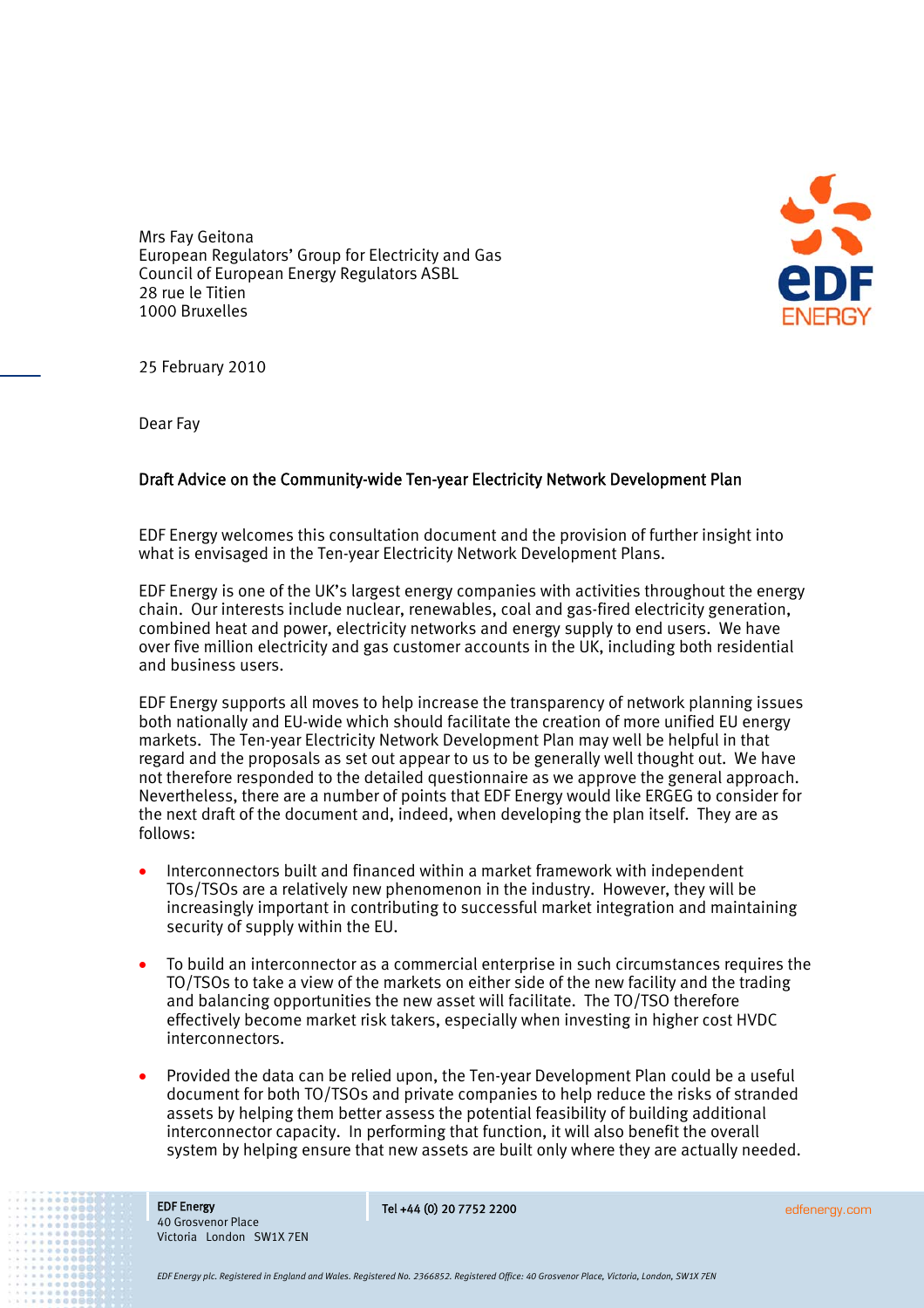

- There would appear to be an inaccurate and unfortunate assumption throughout the present draft document that interconnectors are always TSO led. This need not always be the case. For example, the interconnector between England and France, the IFA, is regarded as a merchant interconnector and has been since 1990. It would therefore be helpful if there were explicit references made to Merchant Interconnectors in the next draft.
- Information sent in by the TSOs to ENTSO-E for inclusion in the Ten year plan should include information for both TSO-led and Merchant Interconnectors on: existing interconnectors, those under construction and those planned facilities that have signed connection agreements. It would not be appropriate in our view to include details of any proposals for speculative or proposed Merchant Interconnectors that might be under consideration, (e.g. prior to a Connection Agreement being signed), as this information may be commercially confidential and/or unreliable.
- The need for a well co-ordinated joint planning process between TSOs is very important for interconnected power systems, particularly for AC ones; but even DC systems require a considerable number of scenarios to be tested, as the potential for imports and/or exports is considerable. Great Britain and Ireland are island systems, only interconnected to each other and to the continental power system by relatively weak HVDC interconnectors. Therefore they are not subject to the through-flow problems experienced on the wider continental European system. Nevertheless the need for joint planning still exists.
- EDF Energy believes that National Grid, as GB SO, will be the key provider of information for the plan. It could quite easily provide information from its Seven Year Statements. We believe that that it would be more efficient and easier for NG to do this based on additional 3 years' data provided by the generators and suppliers. In future, NG would have to produce Ten Year Statements (as it currently does for gas) in place of Seven Year ones. This would ensure consistency and adequate transparency of information flows, but may require a change to NG's transmission licence.
- Data included in the Ten year plans are likely to be based on publicly available information. Presumably, generation details will be based on what is actually installed, supplemented by assumptions related to some selected scenarios on closures, new build and demand growth. The longer the time horizon, the more uncertain the assumptions and hence this data will become.
- Hence there is no need, in our view, for individual generators or suppliers to provide the generation and demand information direct to ENTSO, as it will already have been provided by them to National Grid. The expectation would be that the Ten year plan would be based on the information from National Grid and it would be consistent with the Seven/Ten Year Statements.
- In our view, it would be almost impossible for participants (or indeed anyone else) to identify with any certainty the use of any interconnector up to ten years ahead. Leaving aside any issues of commercial confidentiality, the nature of interconnectors is that any assessment of the eventual flows depends on assumptions on market economics and price differentials over the period. The interconnectors do enhance the ability of the system operators to generally support each other, which may be due to fluctuating demand or generation in the short term. They may also have long term strategic benefits. However, their main use, and hence the primary determinant of future flows, will be arbitrage trading opportunities between the inter-connected markets. The forward price